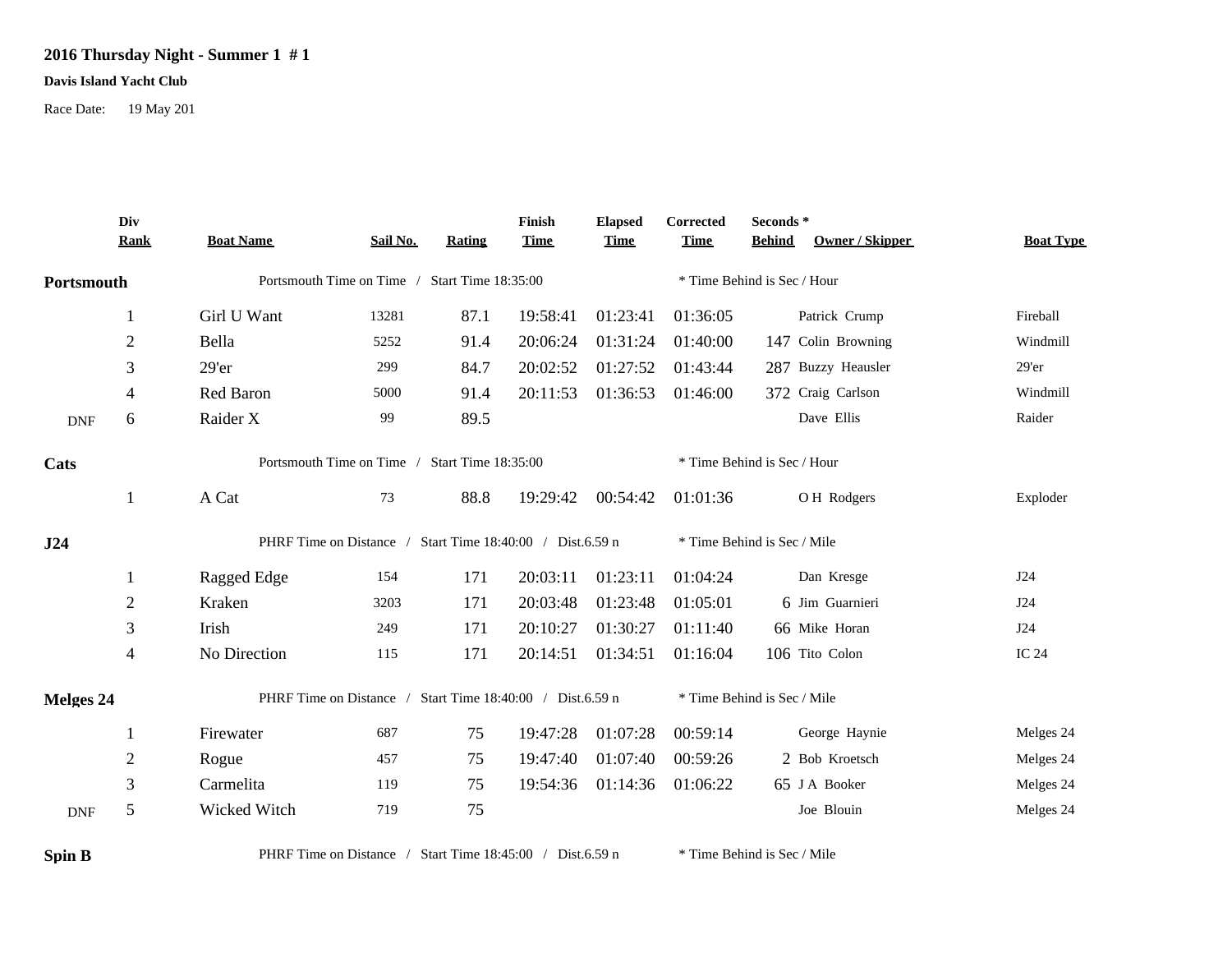| 1                 | Tenacity                                                  | 241   | 132 | 20:00:36 | 01:15:36 | 01:01:06                                                  | Ken Hardy                   | Laser 28                    |  |  |  |
|-------------------|-----------------------------------------------------------|-------|-----|----------|----------|-----------------------------------------------------------|-----------------------------|-----------------------------|--|--|--|
| $\sqrt{2}$        | Privateer                                                 | 282   | 132 | 20:01:52 | 01:16:52 | 01:02:22                                                  | 12 Chris Jones              | S <sub>2</sub> 9.1          |  |  |  |
| 3                 | Alliance                                                  | 734   | 111 | 19:59:58 | 01:14:58 | 01:02:47                                                  | 15 Tom Barry/ Bob Glaser    | Capri 30                    |  |  |  |
| 4                 | Junior                                                    | 41186 | 123 | 20:04:32 | 01:19:32 | 01:06:01                                                  | 45 Frank Selph Jr           | J27                         |  |  |  |
| 5                 | Mal De Mer                                                | 747   | 156 | 20:09:13 | 01:24:13 | 01:07:05                                                  | 54 Richard Karran           | Wavelength 24               |  |  |  |
| 6                 | Meltemi                                                   | 40787 | 132 | 20:07:17 | 01:22:17 | 01:07:47                                                  | 61 Alex Korakis             | S <sub>2</sub> 9.1          |  |  |  |
| 7                 | Volcano                                                   | 7170  | 111 | 20:07:08 | 01:22:08 | 01:09:57                                                  | 81 Don Rychel               | Tripp 26                    |  |  |  |
| 8                 | Fully Involved                                            | 97925 | 135 | 20:10:30 | 01:25:30 | 01:10:40                                                  | 87 Steve Vincent            | $B-25$                      |  |  |  |
| 9                 | Dr Bligh                                                  | 30    | 132 | 20:11:38 | 01:26:38 | 01:12:08                                                  | 100 Michael Maher           | S <sub>2</sub> 9.1          |  |  |  |
| 11                | Ruckus                                                    | 126   | 129 | 19:49:51 |          |                                                           | Tom DiGiacomo               | $SR-25$                     |  |  |  |
|                   | PHRF Time on Distance / Start Time 18:50:00 / Dist.6.59 n |       |     |          |          |                                                           | * Time Behind is Sec / Mile |                             |  |  |  |
| 1                 | Mad Cow 2                                                 | 46453 | 57  | 19:59:38 | 01:09:38 | 01:03:22                                                  | Ed Ruark/ Dave German       | $B-32$                      |  |  |  |
| $\overline{c}$    | Fire & Ice                                                | 83198 | 81  | 20:07:40 | 01:17:40 | 01:08:46                                                  | 49 George Cussins           | J105                        |  |  |  |
| 3                 | Tampa Girl                                                | 83242 | 54  | 20:05:04 | 01:15:04 | 01:09:08                                                  | 53 Bill Terry               | J120                        |  |  |  |
| 4                 | Hot Water                                                 | 42696 | 72  | 20:08:36 | 01:18:36 | 01:10:42                                                  | 67 Jose Suarezhoyos         | <b>J35</b>                  |  |  |  |
| 5                 | Wired                                                     | 39511 | 42  | 20:06:52 |          | 01:12:15                                                  | 81 Brocks/ Achilles         | Farr 395                    |  |  |  |
| $8\,$             | No Limit                                                  | 39526 | 42  | 19:37:47 |          |                                                           | Neal Burns                  | Farr 395                    |  |  |  |
| $8\,$             | Rocket                                                    | 48    | 72  | 19:43:09 |          |                                                           | 19 Grimsdale/ Nelson        | <b>J35</b>                  |  |  |  |
|                   |                                                           |       |     |          |          |                                                           |                             |                             |  |  |  |
|                   | Long Gone                                                 | 10225 | 161 | 20:00:19 | 01:05:19 | 00:50:53                                                  | Phil Walller                | Morgan 42                   |  |  |  |
| $\overline{c}$    | W T Flyer                                                 | 97    | 153 | 20:00:49 | 01:05:49 | 00:52:06                                                  | 14 Ullman/ Bostick          | Pearson 30                  |  |  |  |
| 3                 | <b>Emotional Rescue</b>                                   | 22268 | 176 | 20:02:55 | 01:07:55 | 00:52:08                                                  | 14 Dave Coffee              | C & C 36                    |  |  |  |
| 5                 | Reflection                                                | 244   | 180 | 20:03:37 | 01:08:37 | 00:52:29                                                  | Jim Mallory                 | C & C 36                    |  |  |  |
| 5                 | Vendeval the Pearl                                        | 005   | 164 | 20:03:23 | 01:08:23 | 00:53:41                                                  | 31 Lee Burstiner            | Dufour 39                   |  |  |  |
|                   |                                                           |       |     |          |          |                                                           |                             |                             |  |  |  |
| 6                 | Rock On                                                   | 335   | 190 | 20:11:51 | 01:16:51 | 00:59:49                                                  | 100 Toro/ Figley            | Catalina 36                 |  |  |  |
| <b>Non Spin B</b> | PHRF Time on Distance / Start Time 18:55:00 / Dist.5.38 n |       |     |          |          |                                                           | * Time Behind is Sec / Mile |                             |  |  |  |
| $\mathbf{1}$      | Volant II                                                 | 99    | 202 | 20:03:17 | 01:08:17 | 00:50:10                                                  | John Gifford                | J22                         |  |  |  |
| $\overline{2}$    | Komus                                                     | 283   | 241 | 20:07:21 | 01:12:21 | 00:50:44                                                  | 6 Rusty Shenk               | Morgan 24                   |  |  |  |
|                   | Non Spin A                                                |       |     |          |          | PHRF Time on Distance / Start Time 18:55:00 / Dist.5.38 n | 01:16:52                    | * Time Behind is Sec / Mile |  |  |  |